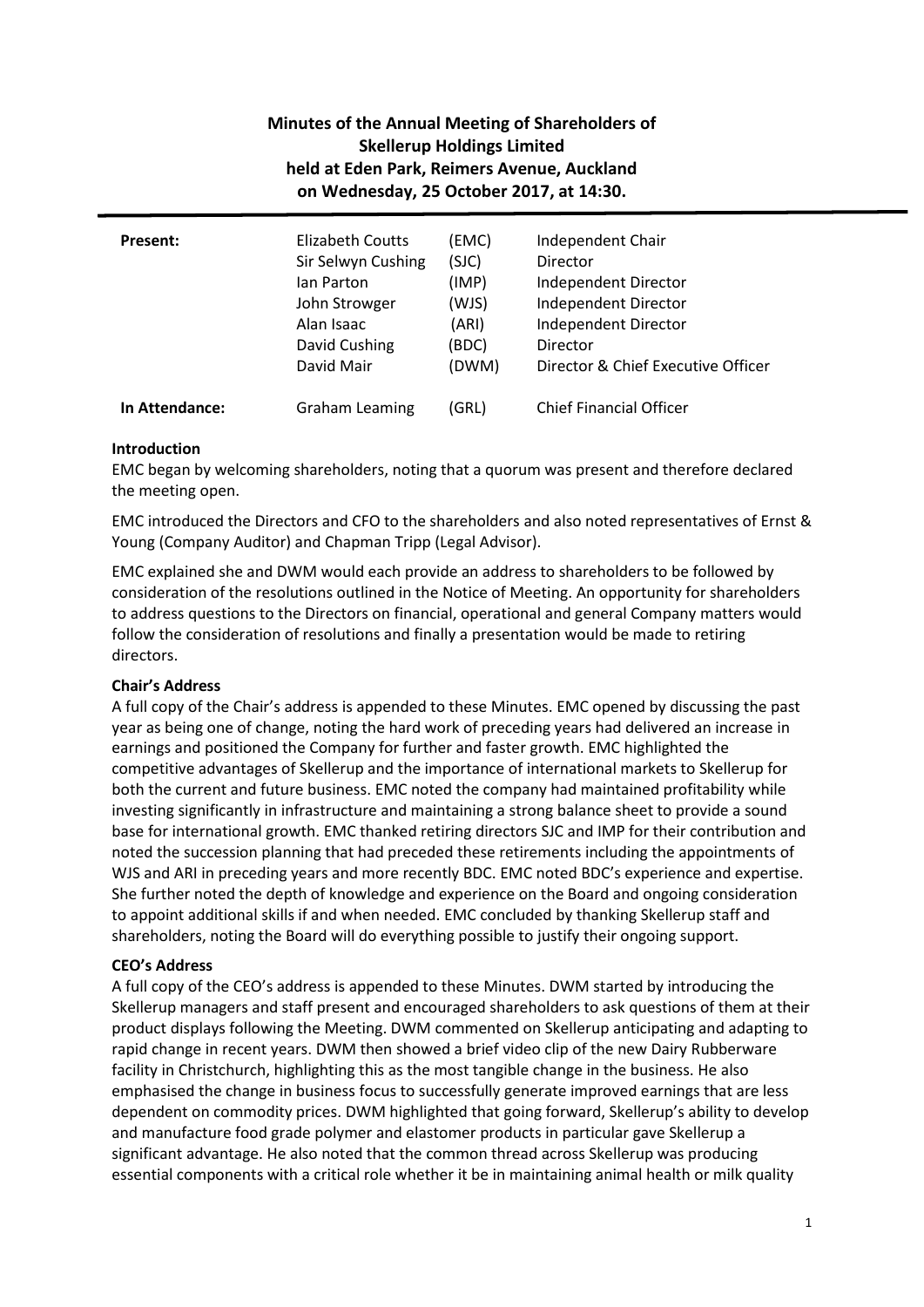or maintaining the weathertightness of a building or the integrity of the drinking water supply network.

DWM noted that as reported to the NZX earlier in the day Q1 earnings were in excess of 10% higher than the prior comparative period. He further noted that the Board expects an improvement in underlying profitability for the FY18 but that given the seasonal nature of Skellerup's business it was too early to provide any further guidance. He commented that Skellerup continued to make gains across its Industrial Division, particularly in potable water applications and had seen improved demand for its Dairy rubberware and footwear products.

### **Election of Director**

EMC moved to the resolution to elect David Cushing as a Director.

EMC noted that in accordance with the Company's Constitution, David Cushing was retiring and being eligible, offered himself for election. She noted the Board unanimously supported the election of David Cushing. EMC then invited BDC to speak in support of his re-election.

David Cushing introduced himself noting his positive impressions of the people of Skellerup during his first two months as a Director of the Company. He highlighted the people he had met and held discussions with were driven, often long-term employees, with their vast institutional knowledge a key asset to the Company. David Cushing noted he had observed real innovation on Skellerup products with amazing work being done across the portfolio. He noted he resided in Christchurch where Skellerup had a great facility and that he was committed to maximising the value of the Skellerup business. David Cushing noted he was formerly an investment banker with significant experience in mergers and acquisitions and had been a listed company director for almost 25 years. He noted he currently served on the Board of ASX listed Webster Limited (an Australian Agri business company), was Executive Chairman of Rural Equities Limited and a director of Red Steel Limited (an innovative structural steel company). He also noted he was the Managing Director of privately held H&G Limited a substantial shareholder in Skellerup.

Shareholders were advised 63,824,195 postal votes were received in favour of the resolution, 319,084 votes were received against the resolution and that shareholders holding 6,850 votes had abstained on voting on the resolution. The Chair also advised she held a further 531,676 discretionary proxies that would be voted in favour of the resolution.

EMC moved that David Cushing be elected as a Director of Skellerup. A shareholder from the floor seconded the motion.

EMC called for any questions. No questions were received from shareholders in respect to the motion. EMC asked for a show of hands which were all in favour of the motion. EMC declared the motion carried.

#### **Appointment of Auditors**

EMC advised that Pursuant to Section 200 of the Companies Act 1993, Ernst & Young are automatically reappointed as auditors for the ensuing year.

EMC explained that the proposed ordinary resolution is required to authorise the Directors to fix the auditors' remuneration pursuant to section 197(a) of the Companies Act 1993.

Shareholders were advised 63,701,830 postal votes were received in favour of the resolution, 354,799 votes were received against the resolution and that shareholders holding 24,000 votes had abstained on voting on the resolution. EMC also advised she held a further 626,676 discretionary proxies that would be voted in favour of the resolution.

EMC moved that the Directors be authorised to fix the remuneration of the auditors for the year ending 30 June 2018. A shareholder from the floor seconded the motion.